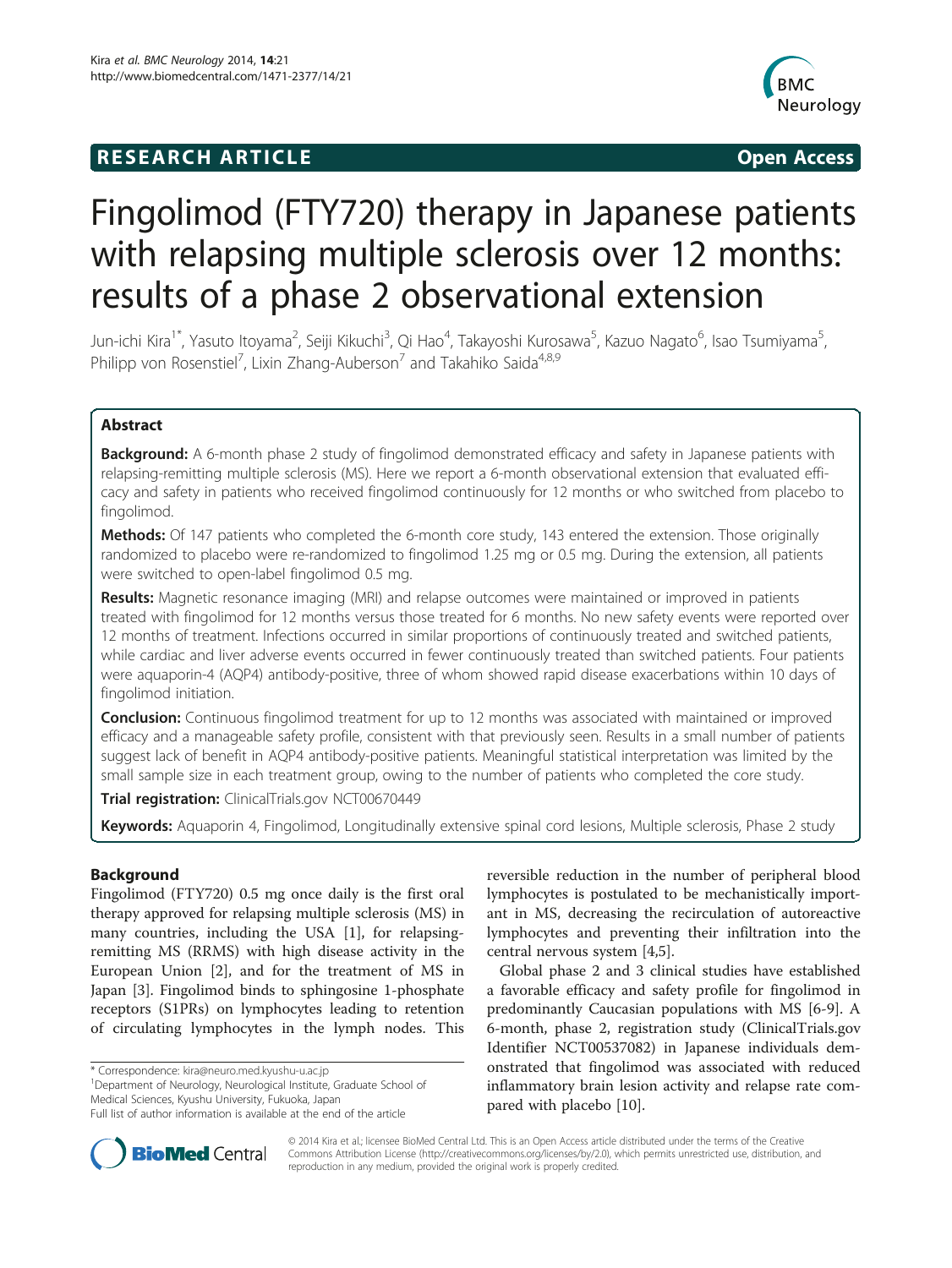This phase 2 extension study aims to assess the longterm efficacy, safety and tolerability of fingolimod in Japanese patients with relapsing MS. Here we report 12-month efficacy and safety data in individuals continuously receiving fingolimod and in those whose treatment was switched to fingolimod during months 7–12 from placebo during months 0–6 (termed the placebo-fingolimod group). The effects of delaying the initiation of fingolimod therapy can be assessed by comparing patients continuously treated with fingolimod from month 0 and patients switched to fingolimod 6 months later.

# Methods

#### Patients

Patients with relapsing MS who had completed 6 months of treatment in the core study were eligible for the extension study. Eligibility criteria for the core study have been described in detail elsewhere [\[10\]](#page-10-0). In brief, patients had to be aged 18–60 years and have a diagnosis of MS according to the revised McDonald criteria [[11](#page-10-0)] with recent relapses or at least one baseline gadolinium (Gd)-enhancing T1 lesion on magnetic resonance imaging (MRI). Patients with longitudinally extensive spinal cord lesions (LESCLs) of at least three segments (a marker of neuromyelitis optica [NMO]) at screening were excluded. Those who completed the core study were invited to give informed consent to enter the extension phase unless a study investigator assessed them to be medically ineligible.

# Study oversight and design

Information about study oversight has been published previously [[10\]](#page-10-0). The study (ClinicalTrials.gov Identifier, NCT00670449) was conducted in accordance with the International Conference on Harmonisation Guidelines for Good Clinical Practice [\[12\]](#page-10-0) and the Declaration of Helsinki [\[13](#page-10-0)] and was overseen by an independent Data Safety Monitoring Board. Prior to conducting the study, the Institutional Review Board at each participating medical centre provided ethical approval of the study protocol as well as the case report forms, patient information and informed consent forms. In the core study, patients were randomly assigned in a 1:1:1 ratio to receive once-daily fingolimod capsules, 0.5 mg or 1.25 mg, or matching placebo for 6 months according to the procedures previously published [[10\]](#page-10-0). After entering the extension study, patients either continued to receive their initial dose of fingolimod (0.5 mg or 1.25 mg) or were re-randomized 1:1 from placebo to fingolimod 0.5 mg or 1.25 mg under double-blind conditions. Late in the study, emerging efficacy and safety data from the phase 3 clinical trial program [\[6,8](#page-10-0)] indicated a more favorable benefit-risk profile for fingolimod 0.5 mg than for the higher fingolimod dose. Based on these results, all

patients who had yet to enter the extension study and who had received fingolimod 1.25 mg or placebo in the core study, and patients who were continuing to receive fingolimod 1.25 mg in the extension study, had their treatment switched to fingolimod 0.5 mg. The mean time to switch from administration of the first dose in the core study was 399 days for the fingolimod 1.25 mg group and 344 days for the placebo-fingolimod 1.25 mg group. The majority of patients switched by 12 months from core study start (fingolimod 1.25 mg, 25/46 [54.3%] patients; placebo-fingolimod 1.25 mg, 12/23 [52.2%] patients).

#### Study endpoints and procedures

Key efficacy variables were MRI inflammatory activity (proportions of patients free of Gd-enhancing T1-weighted or new/newly enlarged T2-weighted MRI lesions and numbers of Gd-enhancing T1-weighted or new/newly enlarged T2-weighted MRI lesions) and relapse activity (proportions of patients free of relapses over 12 months, time to the first confirmed relapse up to 12 months and annualized relapse rate [ARR]).

Standardized MRI images were obtained as described previously [\[7](#page-10-0)] at screening and months 3, 6, 9 and 12. Expanded Disability Status Scale (EDSS) scores were determined at months 6, 9 and 12. Clinical and safety assessments were conducted on day 1 of entry into the extension study and at months 6.5, 7, 8, 9, 10, 11 and 12. Vital signs were monitored for at least the first 6 hours after first-dose administration of fingolimod. Anti-aquaporin-4 (AQP4) antibody test results were collected retrospectively from medical records of patients who consented to provide the data during the study.

#### Statistical methods

The analysis population for MRI endpoints included all patients who received at least one dose of study drug during the extension study and had at least one valid MRI scan during the extension study at month 9 or later (MRI analysis population). The full analysis set (all patients who received at least one dose of study drug during the extension phase) was used for relapse and EDSS endpoints (clinical analysis population) and safety endpoints (extension safety population). Efficacy and safety endpoint data were summarized according to the four groups (fingolimod 1.25 mg, fingolimod 0.5 mg, placebofingolimod 1.25 mg and placebo-fingolimod 0.5 mg). The change in dose to fingolimod 0.5 mg during the study for patients initially randomized to fingolimod 1.25 mg in either the core study or extension study precluded the possibility of meaningful formal statistical comparisons. Therefore, analyses were summarized descriptively.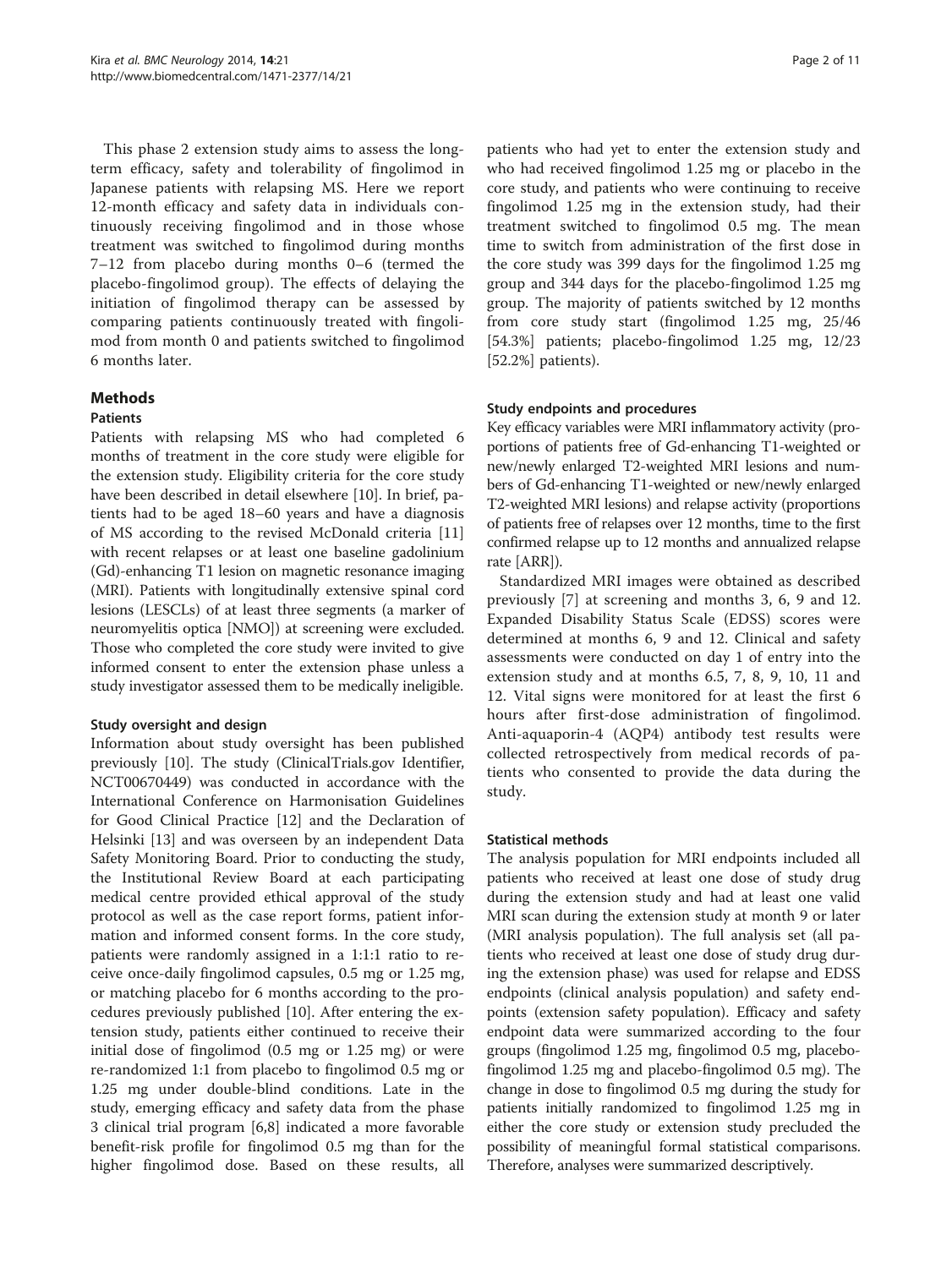# Results

## Study population

A total of 171 patients were randomized in the core study across 43 centers in Japan [[10](#page-10-0)]; 147 completed the trial [[10\]](#page-10-0) and 143 agreed to enter the extension phase (Figure 1). The extension began in April 2008 and all of

the patients entered into the study had completed the month 12 visit by August 2010. The 6-month extension phase was completed by 127 patients. Adverse events (AEs) accounted for most discontinuations (Figure 1). The baseline demographics of the extension randomized population were similar across treatment groups (Table [1](#page-3-0)).

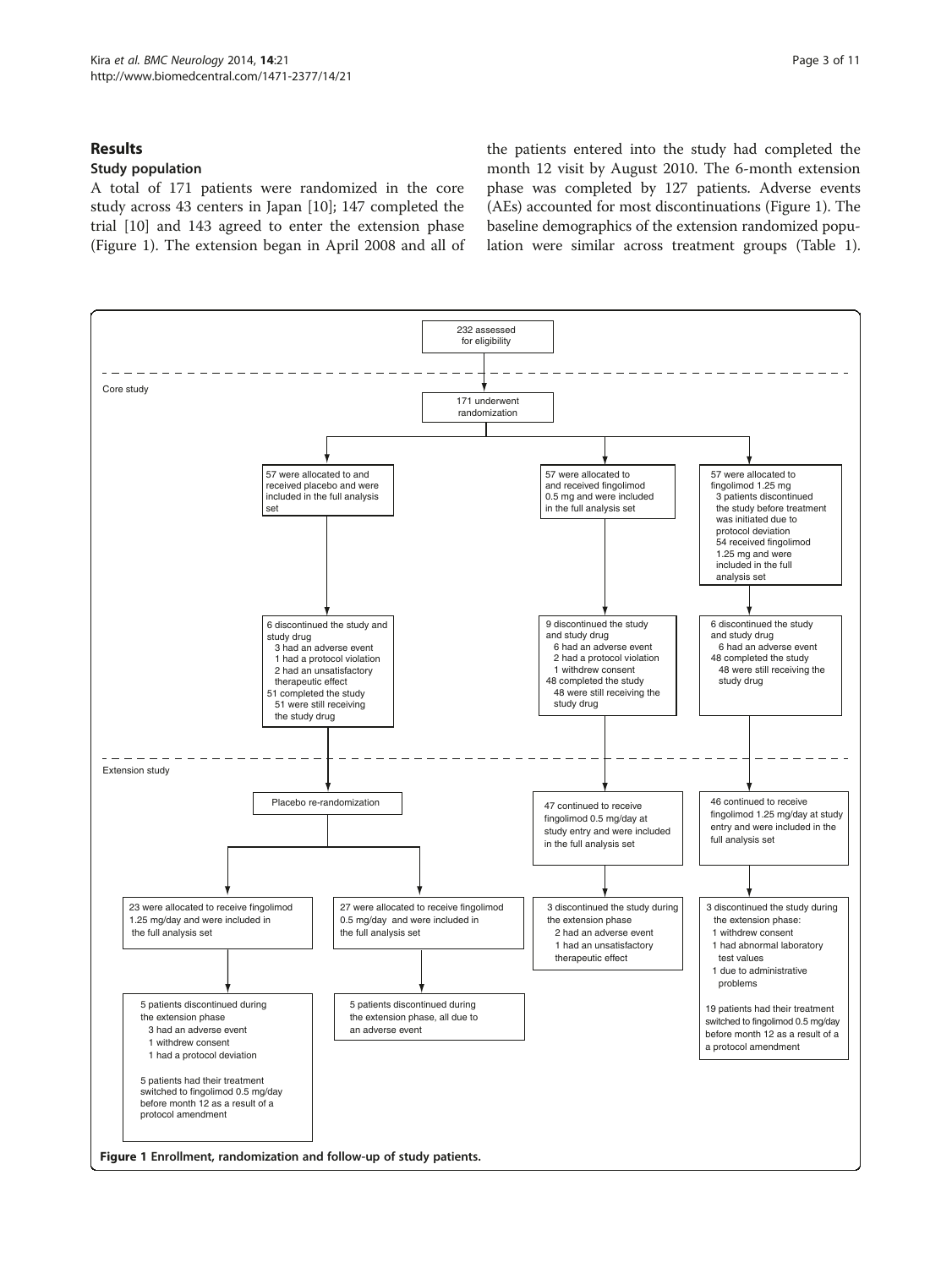| Characteristic                             | Fingolimod 0.5 mg<br>$(n = 47)$ | Fingolimod 1.25 mg<br>$(n = 46)$ | Placebo-fingolimod 0.5 mg<br>$(n = 27)$ | Placebo-fingolimod 1.25 mg<br>$(n = 23)$ |
|--------------------------------------------|---------------------------------|----------------------------------|-----------------------------------------|------------------------------------------|
| Patient demographic                        |                                 |                                  |                                         |                                          |
| Age, years                                 |                                 |                                  |                                         |                                          |
| Mean (SD)                                  | 34.9 (9.0)                      | 35.7 (8.8)                       | 34.2(9.1)                               | 35.5(8.4)                                |
| Median (range)                             | 34.0 (19-52)                    | 36.0 (18-55)                     | 34.0 (18-52)                            | $34.0(21-51)$                            |
| Female, n (%)                              | 33 (70.2)                       | 31 (67.4)                        | 19 (70.4)                               | 14 (60.9)                                |
| BMI, kg/m <sup>2</sup>                     |                                 |                                  |                                         |                                          |
| Mean (SD)                                  | 21.8(3.2)                       | 22.0 (3.9)                       | 21.0(2.6)                               | 20.7(3.1)                                |
| Median (range)                             | 21.5 (15.1-32.6)                | $21.1(18.1 - 36.2)$              | 20.8 (15.0-26.2)                        | 20.2 (13.8-28.8)                         |
| Disease characteristic                     |                                 |                                  |                                         |                                          |
| Clinical pattern of MS, n (%)              |                                 |                                  |                                         |                                          |
| Relapsing-remitting                        | 44 (93.6)                       | 45 (97.8)                        | 27 (100.0)                              | 23 (100.0)                               |
| Secondary progressive                      | 3(6.4)                          | 1(2.2)                           | 0(0.0)                                  | 0(0.0)                                   |
| Duration of MS since first symptom, years  |                                 |                                  |                                         |                                          |
| Mean (SD)                                  | 8.2(6.6)                        | 7.6(5.5)                         | 8.4(8.1)                                | 8.4(7.2)                                 |
| Median (range)                             | $6.4(1-26)$                     | $6.2(0-21)$                      | $5.4(1-27)$                             | $5.9(1-24)$                              |
| Number of relapses within previous year    |                                 |                                  |                                         |                                          |
| Mean (SD)                                  | 1.4(0.9)                        | 1.5(1.0)                         | 2.1(2.1)                                | 1.4(0.7)                                 |
| Median (range)                             | $1.0(0-3)$                      | $1.0(0-4)$                       | $2.0(1-12)$                             | $1.0(0-3)$                               |
| Number of relapses within previous 2 years |                                 |                                  |                                         |                                          |
| Mean (SD)                                  | 2.1(1.3)                        | 2.2(1.6)                         | 3.2(4.0)                                | 2.5(1.4)                                 |
| Median (range)                             | $2.0(0-7)$                      | $2.0(0-6)$                       | $2.0(1-22)$                             | $2.0(0-5)$                               |
| EDSS score                                 |                                 |                                  |                                         |                                          |
| Mean (SD)                                  | 2.4(1.9)                        | 1.9(1.7)                         | 1.9(1.6)                                | 2.4(1.6)                                 |
| Median (range)                             | $2.0(0.0-6.0)$                  | $2.0(0.0-6.0)$                   | $1.5(0.0-5.0)$                          | $2.0(0.0-5.5)$                           |
| <b>MRI</b> characteristics                 |                                 |                                  |                                         |                                          |
| Patients free of Gd-enhancing lesions      |                                 |                                  |                                         |                                          |
| n(%)                                       | 28 (59.6)                       | 22 (47.8)                        | 13 (48.1)                               | 17 (73.9)                                |
| Number of Gd-enhancing lesions             |                                 |                                  |                                         |                                          |
| Mean (SD)                                  | 1.0(1.59)                       | 1.7(2.42)                        | 1.7(2.45)                               | 0.7(1.49)                                |
| Median (range)                             | $0.0(0-5)$                      | $1.0(0-9)$                       | $1.0(0-9)$                              | $0.0(0-5)$                               |
| Number of T2 lesions                       |                                 |                                  |                                         |                                          |
| Mean                                       | 30.3 (22.83)                    | 34.6 (24.15)                     | 28.9 (23.22)                            | 33.3 (23.11)                             |
| Median (range)                             | 24.0 (4-100)                    | $29.5(5 - 119)$                  | $23.0(3-98)$                            | $35.0(1-91)$                             |
| <b>MS</b> medication history               |                                 |                                  |                                         |                                          |
| Treatment-naïve patients, n (%)            | 16 (34.0)                       | 21 (45.7)                        | 16 (59.3)                               | 8(34.8)                                  |
| Previously treated patients, n (%)         | 31 (66.0)                       | 25 (54.3)                        | 11(40.7)                                | 15 (65.2)                                |
| Any interferon beta                        | 30 (63.8)                       | 25 (54.3)                        | 10 (37.0)                               | 14 (60.9)                                |
| Other MS medications                       | 9(19.1)                         | 6(13.0)                          | 2(7.4)                                  | 3(13.0)                                  |

# <span id="page-3-0"></span>Table 1 Baseline demographics and clinical characteristics of patients at entry to core study (extension randomized population)

Abbreviations: BMI body mass index; EDSS Expanded Disability Status Scale; Gd gadolinium; MRI magnetic resonance imaging; MS multiple sclerosis; SD standard deviation.

Baseline MS disease characteristics of the extension randomized population appeared to be generally similar across treatment groups (Table 1) with the exception of mean number of relapses in the previous 1 or 2 years and the proportion of patients free of Gd-enhancing lesions.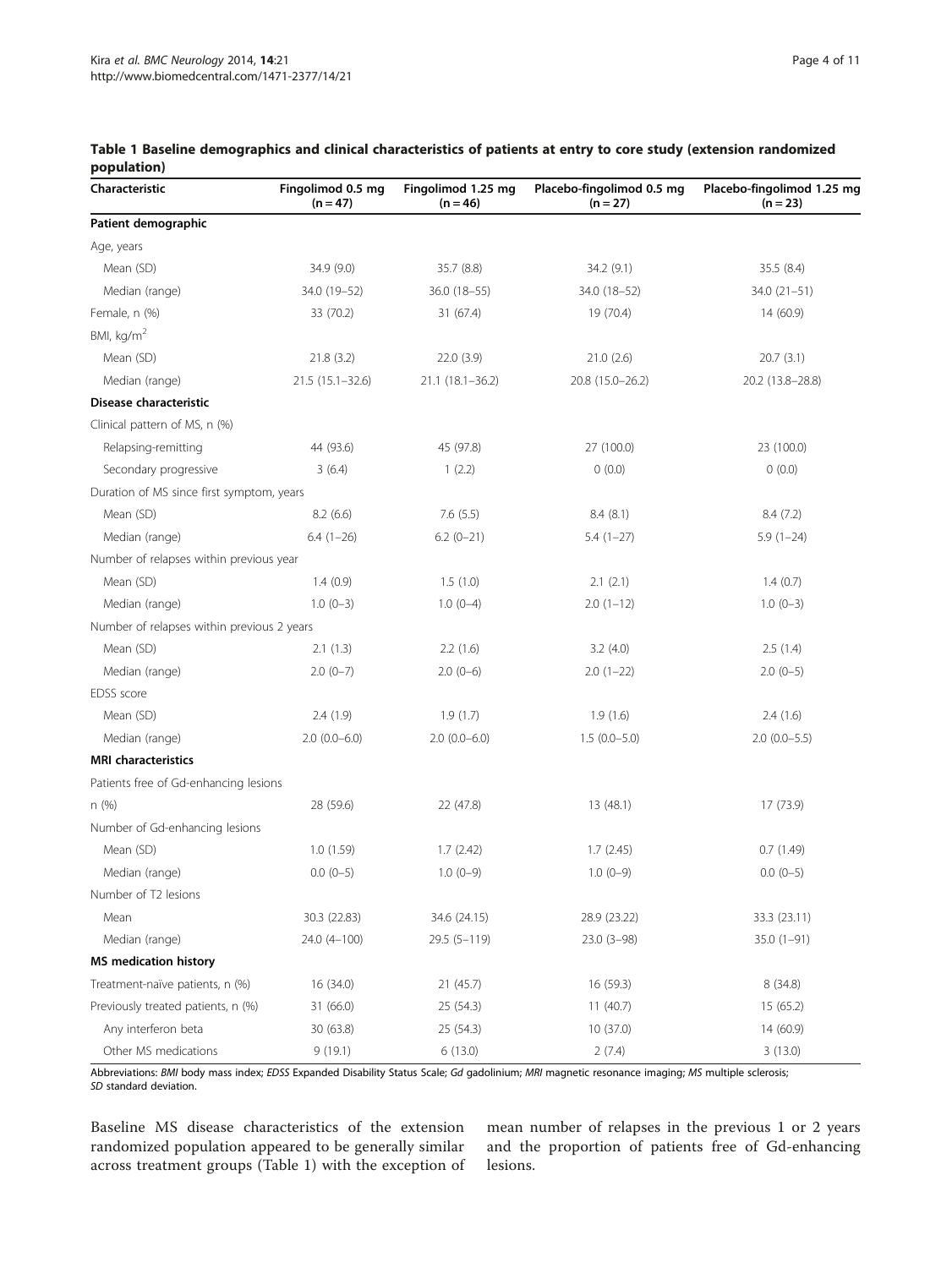# <span id="page-4-0"></span>Efficacy outcomes

# MRI outcomes

In patients switched from placebo to fingolimod therapy, inflammatory MRI activity appeared to be reduced in the extension study compared with the core phase, with apparently consistent effects across the two fingolimod doses (Table 2). The proportions of patients free of Gdenhancing lesions at months 9 and 12 were markedly higher than those at months 3 and 6, as were the proportions of patients free of new/newly enlarged T2 lesions over months 7–12 versus months 0–6. Mean numbers of Gd-enhancing and new/newly enlarged T2 lesions were reduced in switched patients in the extension study compared with the core phase. In patients continuously treated with fingolimod, the proportions of patients free of Gd-enhancing lesions or new/newly enlarged T2 lesions remained high or increased slightly in the extension study compared with the core phase. Mean numbers of Gd-enhancing lesions decreased to zero at month 12, and the number of new/newly enlarged T2 lesions decreased over months 7–12 versus months 0–6. Over 12 months of treatment, the proportions of patients who were free of new/newly enlarged T2 lesions were higher and the mean numbers of new/ newly enlarged T2 lesions were lower in the groups that received continuous fingolimod for 12 months compared with the groups that switched from placebo to fingolimod at month 6 (Figure [2](#page-5-0), A and C).

## Clinical outcomes

In individuals switched from placebo to fingolimod therapy, the proportions of patients who were free of relapse

| Table 2 MRI and clinical endpoints in the core (months 0–6) and extension phases (months 7–12) (MRI and clinical |  |
|------------------------------------------------------------------------------------------------------------------|--|
| analysis populations)                                                                                            |  |

|                                                                          | <b>Continuous fingolimod groups</b> |                         | Placebo to fingolimod switch groups     |                                 |
|--------------------------------------------------------------------------|-------------------------------------|-------------------------|-----------------------------------------|---------------------------------|
|                                                                          | Fingolimod<br>0.5 <sub>mg</sub>     | Fingolimod<br>$1.25$ mg | Placebo-fingolimod<br>0.5 <sub>mg</sub> | Placebo-fingolimod<br>$1.25$ mg |
| MRI outcomes (MRI analysis population)                                   | $n = 45$                            | $n = 42$                | $n = 23$                                | $n = 20$                        |
| Patients free of Gd-enhancing lesions, n/total <sup>a</sup> (%)          |                                     |                         |                                         |                                 |
| Both months 3 and 6                                                      | 35/45 (77.8)                        | 37/42 (88.1)            | $6/23$ (26.1)                           | 11/20 (55.0)                    |
| Both months 9 and 12                                                     | 38/45 (84.4)                        | 36/42 (85.7)            | 16/23 (69.6)                            | 13/19 (68.4)                    |
| Number of Gd-enhancing lesions                                           |                                     |                         |                                         |                                 |
| Month 6                                                                  | 0.1(0.32)                           | 0.2(1.08)               | 1.3(1.84)                               | 1.2(1.96)                       |
| Month 12                                                                 | 0.0(0.15)                           | 0.0(0.15)               | 0.1(0.31)                               | $0.2$ $(0.54)$                  |
| Patients free of new/newly enlarged T2 lesions, n/total <sup>a</sup> (%) |                                     |                         |                                         |                                 |
| Months 0-6                                                               | 30/45 (66.7)                        | 24/42 (57.1)            | $5/23$ (21.7)                           | 10/19 (52.6)                    |
| Months 7-12                                                              | 39/45 (86.7)                        | 37/42 (88.1)            | 13/21 (61.9)                            | 11/17(64.7)                     |
| Number of new/newly enlarged T2 lesions                                  |                                     |                         |                                         |                                 |
| Months 0-6                                                               | 0.9(2.1)                            | 1.0(2.0)                | 7.7(14.5)                               | 5.1(6.8)                        |
| Months 7-12                                                              | 0.3(1.1)                            | 0.2(0.5)                | 0.6(1.2)                                | 0.5(0.9)                        |
| Clinical outcomes (clinical analysis<br>population)                      | $n = 47$                            | $n = 46$                | $n = 27$                                | $n = 23$                        |
| Patients free of relapse, n <sup>b</sup> (%)                             |                                     |                         |                                         |                                 |
| Months 0-6                                                               | 38 (80.9)                           | 38 (82.6)               | 18 (66.7)                               | 14(60.9)                        |
| Months 7-12                                                              | 42 (89.4)                           | 41 (89.1)               | 24 (88.9)                               | 21 (91.3)                       |
| Annualized relapse rate <sup>c</sup>                                     |                                     |                         |                                         |                                 |
| Months 0-6                                                               | 0.47                                | 0.39                    | 0.97                                    | 1.22                            |
| Months 7-12                                                              | 0.23                                | 0.28                    | 0.26                                    | 0.21                            |
| EDSS score change from core baseline                                     |                                     |                         |                                         |                                 |
| Month 6                                                                  | 0.00(0.36)                          | $-0.21(0.59)$           | 0.04(1.00)                              | 0.26(0.78)                      |
| Month 12                                                                 | $-0.02$ (0.46)                      | $-0.02(0.83)$           | $-0.32(0.66)$                           | $-0.11(0.95)$                   |

All values are means (standard deviations) unless otherwise indicated.

<sup>a</sup>The numerators (n) indicate the number of patients free of Gd-enhancing lesions or new/newly enlarged T2 lesions; the denominators (total) indicate the number of patients for whom MRI data were available. The percentages were calculated as n/total  $\times$  100.

<sup>b</sup>Absolute number of patients free of confirmed relapses.

c Calculated as total number of confirmed relapses per treatment arm/total number of days on the study for all patients per treatment arm × 365.25.

Abbreviations: EDSS Expanded Disability Status Scale; Gd gadolinium; MRI magnetic resonance imaging.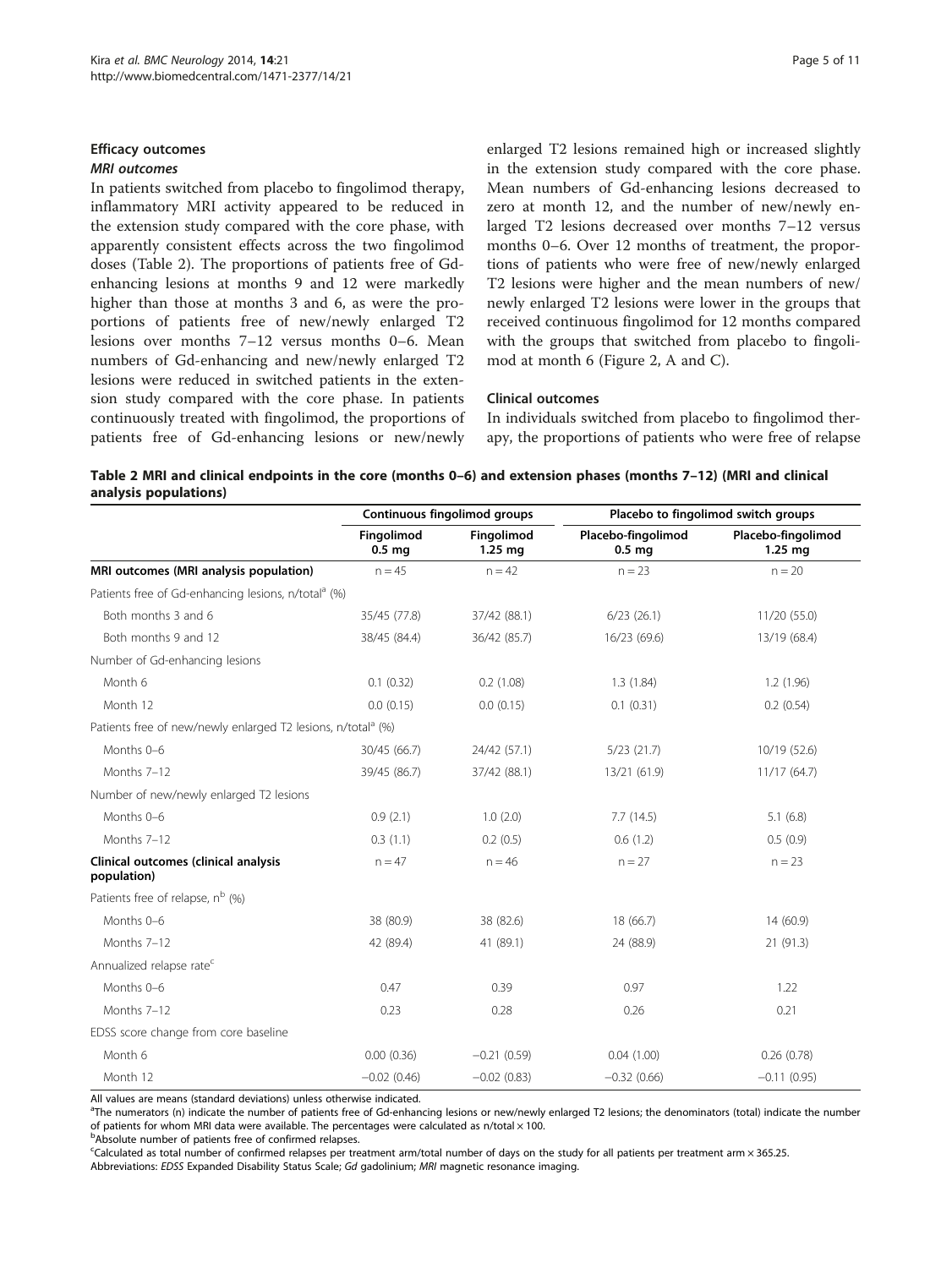<span id="page-5-0"></span>

of confirmed relapses per treatment arm divided by total number of days on the study for all patients per treatment arm, multiplied by 365.25). The MRI analysis population was used for the proportion of patients free of new/newly enlarged T2 lesions (A) and cumulative number of new/newly enlarged T2 lesions (C). The extension full analysis set was used for the proportion of patients relapse-free (B) and annualized relapse rate (D).

increased over months 7–12 compared with months 0–6, and ARRs over months 7–12 were markedly reduced compared with months 0–6 (Table [2\)](#page-4-0). Kaplan-Meier plots demonstrated a decreased risk of relapse over months 7– 12 compared with months 0–6 for those switching treatment from placebo to fingolimod (Figure [3](#page-6-0)). In patients continuously treated with fingolimod, the proportion of patients who were free of relapse remained high in the extension study compared with the core phase, while ARRs further decreased in the extension study compared with the core phase. The risk of relapse on Kaplan-Meier plots remained similar in the continuous fingolimod 1.25 mg and 0.5 mg groups over the core and extension phases (Figure [3\)](#page-6-0). The proportions of patients who were free

of relapse were higher, and ARRs were lower, for individuals who received continuous fingolimod therapy for 12 months compared with patients whose treatment was switched from placebo to fingolimod at month 6 (Figure 2, B and D).

#### Safety and tolerability

A higher proportion of patients experienced an AE in the 1.25 mg groups relative to the 0.5 mg groups during the extension phase (months 7–12) in both continuous fingolimod and switched treatment groups (Table [3](#page-7-0)). The incidence of serious AEs was lower in the continuously treated groups than in the switched groups, and no serious AEs occurred in the continuous fingolimod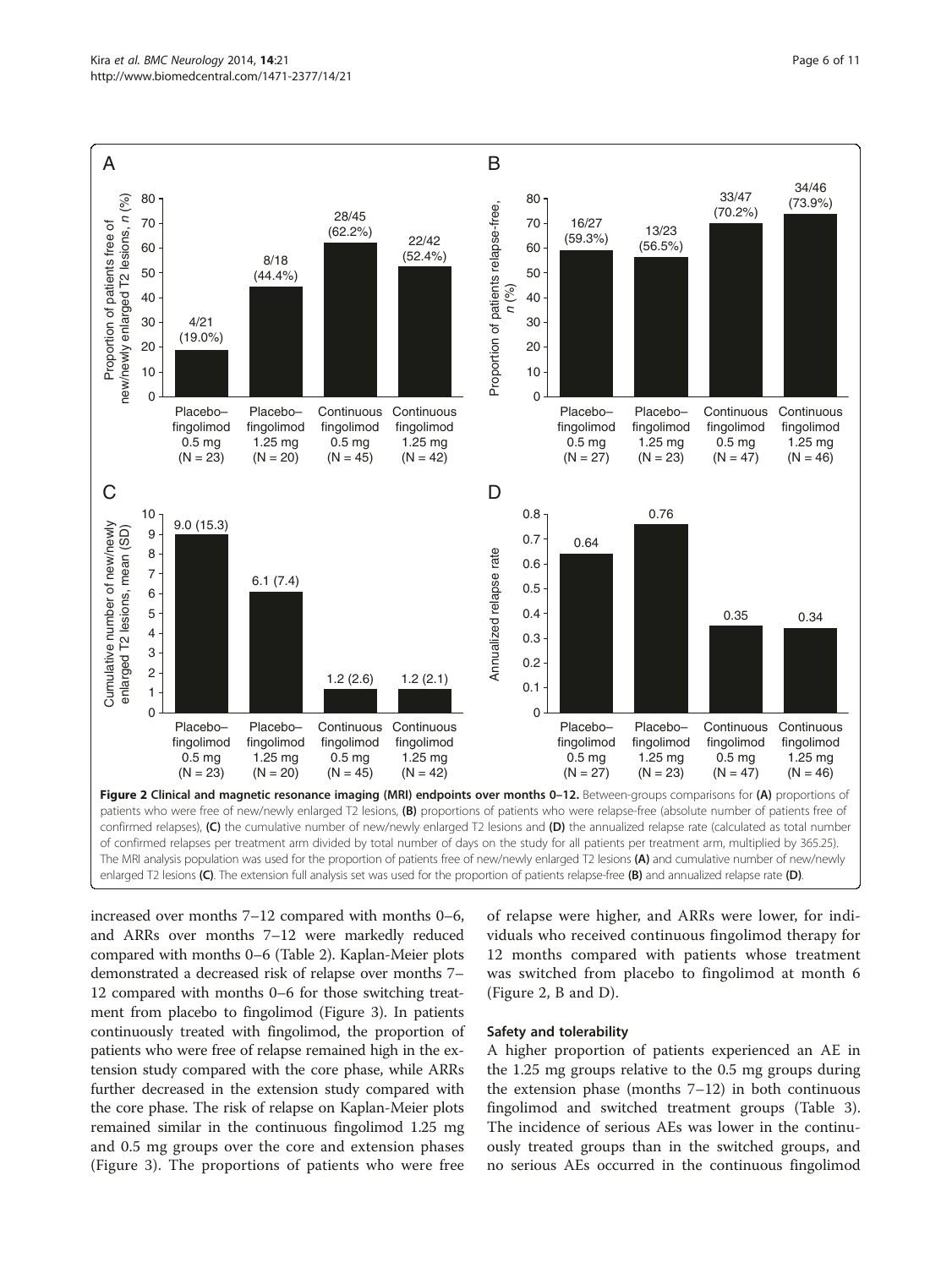<span id="page-6-0"></span>

0.5 mg group during the extension phase (Table [3\)](#page-7-0). The total incidence of AEs leading to study drug discontinuation was lower in the continuously treated groups than the switched groups (Table [3\)](#page-7-0). No AE leading to study drug discontinuation occurred in more than one patient in each treatment group.

Infections and infestations were the most commonly reported AEs and appeared to occur in generally similar proportions of continuously treated and switched patients, but were slightly more common in the fingolimod 1.25 mg groups than the 0.5 mg groups (Table [3](#page-7-0)). No infections were reported as serious AEs (Table [3\)](#page-7-0) and no infections were responsible for study drug discontinuation. Nasopharyngitis was the most commonly reported AE, occurring in 25.9–41.3% of patients. Influenza was more frequent in the placebo-fingolimod 1.25 mg switch group than in the continuous fingolimod 1.25 mg group and did not occur in the fingolimod 0.5 mg treatment groups. Herpes zoster infections occurred in 3.7% and 4.3% of switched patients (placebo-fingolimod 0.5 mg and placebo-fingolimod 1.25 mg, respectively), but were absent in both continuously treated groups.

The only recorded cardiac AEs were second-degree atrioventricular (AV) block and bradycardia, which each occurred in 3 (13%) patients in the placebo-fingolimod 1.25 mg group, and all occurred at first dose (Table [3](#page-7-0)). Of these, two of the bradycardia cases were reported as serious AEs.

Abnormal liver function tests and liver enzyme elevations occurred more frequently, and led to study drug discontinuation more frequently, in the switched patients during the extension study phase than in the continuously treated patients (Table [3\)](#page-7-0). In switched patients with abnormal liver function test results, alanine aminotransferase (ALT), aspartate aminotransferase (AST) and γ-glutamyl transferase (GGT) levels were elevated from month 6.5 onwards and reached a maximum between months 9 and 12. In continuously treated patients with abnormal test results, elevations in ALT, AST and GGT were observed from 15 days after initiation of treatment in the core study: a maximum level was reached at month 3 for ALT and AST and at month 6.5 for GGT; levels of ALT, AST and GGT then remained stable up to month 12.

No deaths, malignancies or confirmed cases of macular edema were reported in patients treated continuously with fingolimod or in switched patients over months 0–12. However, a 42-year-old man in the fingolimod 0.5 mg group died approximately 1 year after discontinuing study drug (discontinuation was due to a serious MS relapse). The cause of death was diagnosed at autopsy as Epstein-Barr virus (EBV)-related B-cell lymphoma of the brain accompanying non-methotrexate-associated iatrogenic immunodeficiency-associated lymphoproliferative disorder of the lung, kidney, thyroid and jejunum (further details are provided in the Additional file [1](#page-9-0)). Although the B-cell lymphoma was diagnosed 5 months after discontinuation of study drug and after a relatively brief period of treatment with fingolimod of 9 months, a relationship between the B-cell lymphoma and the study medication cannot be excluded and was suspected by the investigator.

# Clinical courses and safety events in patients positive for anti-AQP4 antibodies

Anti-AQP4 antibody test results were obtained from one patient during the processing of a serious AE (multifocal white matter lesions in an individual in the placebofingolimod 1.25 mg group) and retrospectively from the medical histories of a further 67 patients. Of these 68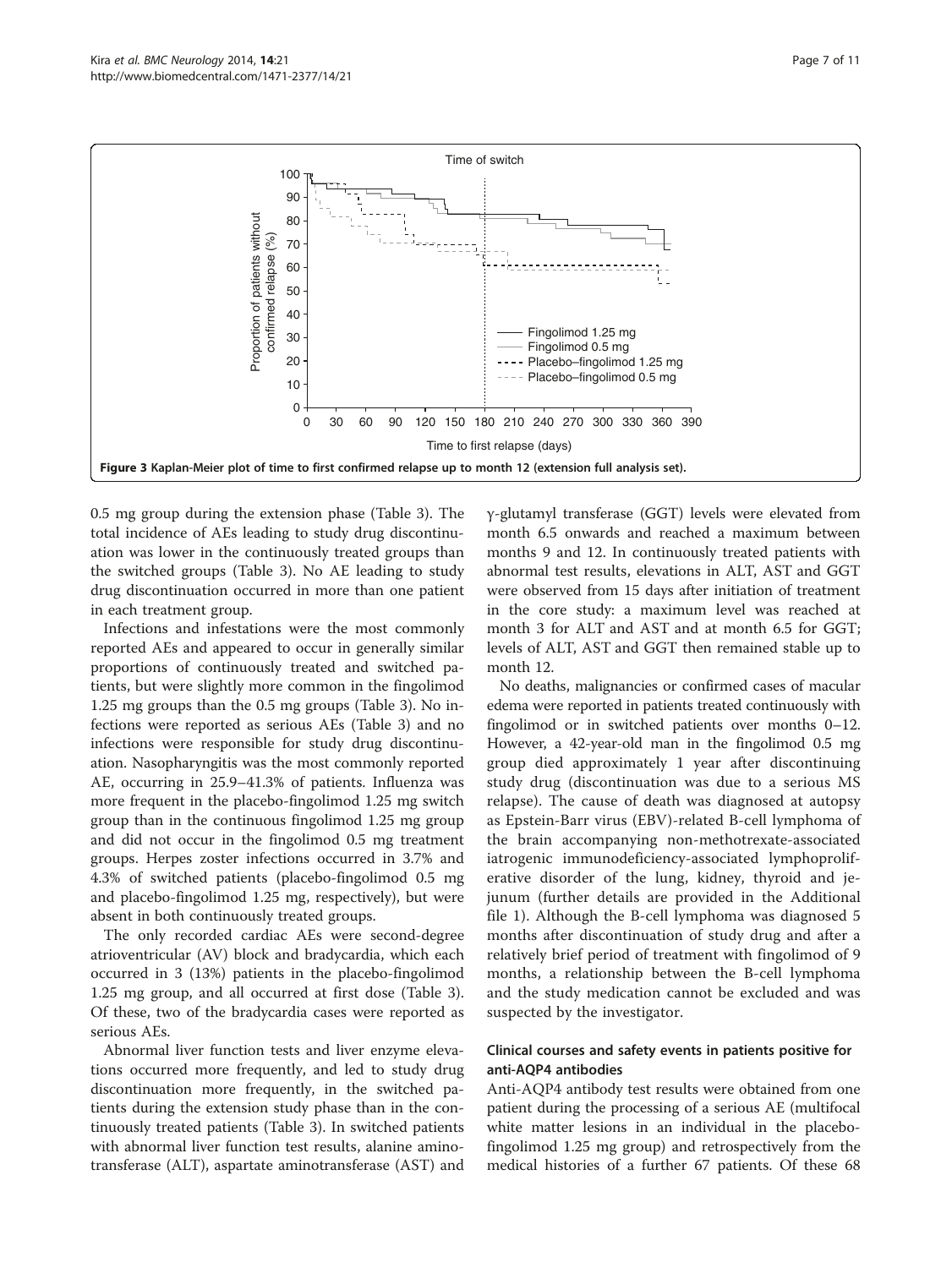#### <span id="page-7-0"></span>Table 3 Most frequent adverse events and serious adverse events during the extension phase (extension safety population)

| Adverse event, n (%)                                          | $0.5$ mg (n = 27) | 1.25 mg <sup>a</sup> (n = 23) | Placebo-fingolimod Placebo-fingolimod Continuous fingolimod Continuous fingolimod<br>$0.5$ mg (n = 47) | 1.25 mg <sup>a</sup> (n = 46) |
|---------------------------------------------------------------|-------------------|-------------------------------|--------------------------------------------------------------------------------------------------------|-------------------------------|
| Any adverse event                                             | 22 (81.5)         | 23 (100)                      | 35 (74.5)                                                                                              | 41 (89.1)                     |
| Any serious adverse event                                     | 1(3.7)            | 4(17.4)                       | 1(2.1)                                                                                                 | 0(0.0)                        |
| Any adverse event leading to discontinuation of<br>study drug | 5(18.5)           | 3(13.0)                       | 2(4.3)                                                                                                 | (0.0)                         |
| Any infection or infestation adverse event                    | 11(40.7)          | 14 (60.9)                     | 23 (48.9)                                                                                              | 28 (60.9)                     |
| Most commonly reported adverse events <sup>b</sup>            |                   |                               |                                                                                                        |                               |
| Nasopharyngitis                                               | 7(25.9)           | 7(30.4)                       | 16(34.0)                                                                                               | 19 (41.3)                     |
| Liver function test abnormal                                  | 4(14.8)           | 9(39.1)                       | 3(6.4)                                                                                                 | 4(8.7)                        |
| Leukopenia                                                    | 4(14.8)           | 1(4.3)                        | 0(0.0)                                                                                                 | 3(6.5)                        |
| Bradycardia                                                   | 0(0.0)            | 3(13.0)                       | 0(0.0)                                                                                                 | 0(0.0)                        |
| Influenza                                                     | 0(0.0)            | 3(13.0)                       | 0(0.0)                                                                                                 | 2(4.3)                        |
| Second-degree atrioventricular block                          | 0(0.0)            | 3(13.0)                       | 0(0.0)                                                                                                 | 0(0.0)                        |
| Headache                                                      | 0(0.0)            | 2(8.7)                        | 5(10.6)                                                                                                | 0(0.0)                        |
| Lymphocyte count decreased                                    | 1(3.7)            | 2(8.7)                        | 1(2.1)                                                                                                 | 2(4.3)                        |
| Lymphopenia                                                   | 0(0.0)            | 2(8.7)                        | 0(0.0)                                                                                                 | 3(6.5)                        |
| y-glutamyltransferase increased                               | 1(3.7)            | 2(8.7)                        | 1(2.1)                                                                                                 | 0(0.0)                        |
| White blood cell count decreased                              | 0(0.0)            | 2(8.7)                        | 0(0.0)                                                                                                 | 1(2.2)                        |
| Eczema                                                        | 0(0.0)            | 1(4.3)                        | 1(2.1)                                                                                                 | 4(8.7)                        |
| Rash                                                          | 2(7.4)            | 1(4.3)                        | 1(2.1)                                                                                                 | 0(0.0)                        |
| Alanine aminotransferase increased                            | 2(7.4)            | 0(0.0)                        | 0(0.0)                                                                                                 | 0(0.0)                        |
| Blood triglycerides increased                                 | 2(7.4)            | 0(0.0)                        | 0(0.0)                                                                                                 | 0(0.0)                        |
| Dental caries                                                 | 0(0.0)            | 0(0.0)                        | 0(0.0)                                                                                                 | 3(6.5)                        |
| Diarrhea                                                      | 1(3.7)            | 0(0.0)                        | 2(4.3)                                                                                                 | 3(6.5)                        |
| Stomatitis                                                    | 1(3.7)            | 1(4.3)                        | 0(0.0)                                                                                                 | 3(6.5)                        |
| Pharyngitis                                                   | 0(0.0)            | 1(4.3)                        | 1(2.1)                                                                                                 | 3(6.5)                        |
| Tinea pedis                                                   | 1(3.7)            | 1(4.3)                        | 3(6.4)                                                                                                 | 0(0.0)                        |
| Skin papilloma                                                | 0(0.0)            | 0(0.0)                        | 3(6.4)                                                                                                 | 0(0.0)                        |
| Serious adverse events                                        |                   |                               |                                                                                                        |                               |
| Bradycardia                                                   | 0(0.0)            | 2(8.7)                        | 0(0.0)                                                                                                 | 0(0.0)                        |
| Leukoencephalopathy <sup>c</sup>                              | 0(0.0)            | 1(4.3)                        | 0(0.0)                                                                                                 | 0(0.0)                        |
| Multiple sclerosis relapse                                    | 0(0.0)            | 0(0.0)                        | 1(2.1)                                                                                                 | 0(0.0)                        |
| Neuromyelitis optica                                          | 1(3.7)            | 0(0.0)                        | 0(0.0)                                                                                                 | 0(0.0)                        |
| Abortion induced                                              | 0(0.0)            | 1(4.3)                        | 0(0.0)                                                                                                 | 0(0.0)                        |

a<br>All patients receiving fingolimod 1.25 mg/day were switched to fingolimod 0.5 mg/day after the fingolimod 1.25 mg/day dose was discontinued from all multiple sclerosis clinical studies.

**bAdverse events reported in 5% of patients or more in any treatment group during the extension phase.** 

c This single case of leukoencephalopathy was not of the type associated with progressive multifocal leukoencephalopathy.

patients, four (5.9%) tested positive and three of these entered the extension phase. The clinical courses and safety events in these patients are described in Table [4](#page-8-0) and Additional file [1](#page-9-0). In two of these patients, leukoencephalopathy (multifocal white matter lesions; patient 4 in Table [4\)](#page-8-0) and NMO (patient 3 in Table [4](#page-8-0)) were reported during months 7–12 as serious AEs (Table 3).

#### **Discussion**

This extension study provides additional data with which to establish the efficacy and safety profile of fingolimod in Japanese patients with relapsing MS. Overall, the efficacy and safety findings were consistent with those in the core study [[10](#page-10-0)]. Patients who received continuous fingolimod treatment for 12 months experienced sustained or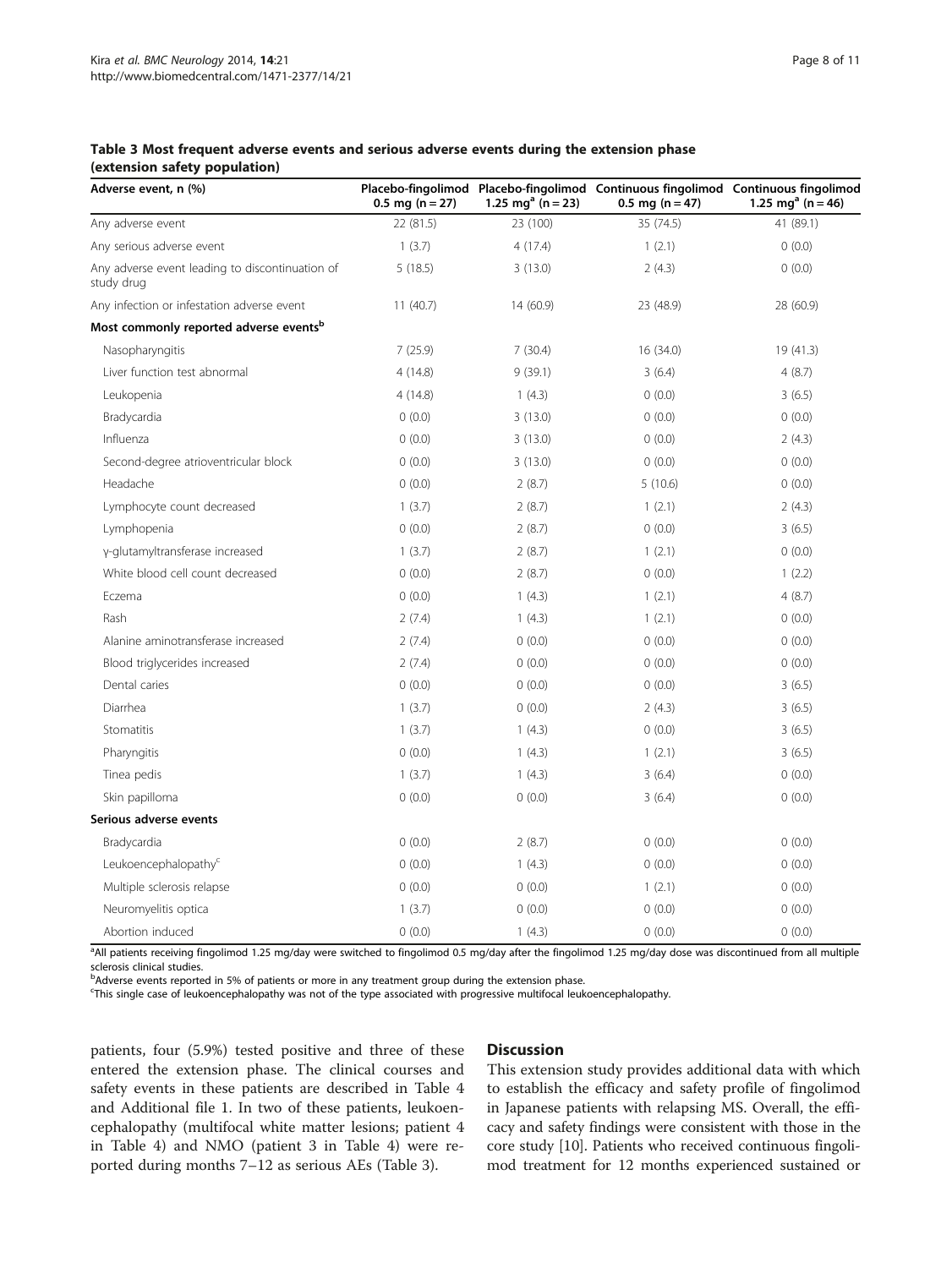| <b>Patient</b> | <b>Treatment</b>                    | Clinical course and safety events (onset <sup>a</sup> )                                                                                                                                                                                                                                                                                                                                                                                    |
|----------------|-------------------------------------|--------------------------------------------------------------------------------------------------------------------------------------------------------------------------------------------------------------------------------------------------------------------------------------------------------------------------------------------------------------------------------------------------------------------------------------------|
|                | Continuous fingolimod               |                                                                                                                                                                                                                                                                                                                                                                                                                                            |
|                | Fingolimod 0.5 mg                   | Bradycardia (day 2); chest discomfort (day 2); enlargement of a pre-existing spinal cord lesion, LESCL,<br>pons and midbrain lesions (day 9); myelitis and LESCL (day 145); diplopia, right upper limb paresis,<br>multiple lesions in the cervical and thoracic cord, brainstem, cerebellum and cerebrum (day 235)                                                                                                                        |
| 2 <sup>b</sup> | Fingolimod 1.25 mg                  | Decreased heart rate (day 1); myelitis relapse (day 5); decreased heart rate (day 5; day 1 after drug<br>interruption); abnormal liver function test result (day 85); asymptomatic multiple enhancing lesions<br>in the bilateral cerebral white matter and an asymptomatic enhancing spinal cord lesion at C6<br>(6 days after fingolimod discontinuation); conduction and amnestic aphasia (3 weeks after fingolimod<br>discontinuation) |
|                | Switched from placebo to fingolimod |                                                                                                                                                                                                                                                                                                                                                                                                                                            |
| ζ              | Placebo/fingolimod 0.5 mg           | Recurrence of right optic neuritis and myelitis (day 29 of extension phase); dysarthria, right ataxia<br>and weakness, right frontal lobe lesion (3 months); right upper limb weakness (4 months); left parietal<br>lobe lesion, left paresthesia, dizziness and eye movement disturbance (1 month after fingolimod<br>discontinuation)                                                                                                    |
| $\overline{4}$ | Placebo/fingolimod 1.25 mg          | Relapse showing left hemispheric symptoms and exacerbation of cerebral and cerebellar white matter<br>lesions (day 9 in the extension phase) $c$                                                                                                                                                                                                                                                                                           |

<span id="page-8-0"></span>Table 4 Summary of clinical course and safety events in patients positive for anti-AQP4 antibodies

<sup>a</sup>Days after initiation of fingolimod in core study or extension phase.

<sup>b</sup>This patient discontinued from the study on day 78 during the core phase.

<sup>c</sup>This case was not diagnosed as progressive multifocal leukoencephalopathy.

Abbreviations: AQP4 aquaporin 4; LESCL longitudinally extensive spinal cord lesion.

improved efficacy outcomes during the extension phase and had reduced relapse rates and MRI lesion activity compared with those in the core study. Furthermore, efficacy endpoints were consistently superior at month 12 in the continuous fingolimod groups compared with the placebo-fingolimod groups.

The results of this trial are consistent with those of previously reported clinical studies of fingolimod in predominantly Caucasian populations [\[6](#page-10-0)-[8,14\]](#page-10-0). The results are clinically important because there are genetic, metabolic and lifestyle differences between Caucasian and Japanese populations [[15,16\]](#page-10-0), as well as differences in the presentation of MS that may affect response to therapy. It has been postulated that the higher prevalence of optic-spinal MS (OSMS) in Japan versus Western countries is due to a higher prevalence of NMO, which is also a demyelinating disease with some overlapping symptoms to MS and is characterized by LESCLs [[10](#page-10-0)]. Historically, no distinction was made between MS and NMO. However, debate continues about whether OSMS is actually a distinct disease from both MS and NMO because many Japanese patients who present with OSMS are seronegative for anti-AQP4 (a marker for NMO) and remain free from LESCLs [\[17\]](#page-10-0). This study was designed to exclude NMO patients by using the presence of LESCLs on spinal MRI as exclusion criteria at screening. Patients were eligible for the study if the diagnosis of MS was confirmed by the study investigators and if they fulfilled MRI criteria. There was no exclusion criterion related to the presence of anti-AQP4 antibodies. The anti-AQP4 antibody test results were collected from medical records retrospectively for patients who consented to provide the data upon occurrence of a severe adverse event.

In both the continuous fingolimod and placebofingolimod groups, the safety profile was consistent with that seen in previous clinical studies [[6](#page-10-0),[8](#page-10-0),[14](#page-10-0),[18](#page-10-0)]. No new AEs, deaths, or fatal or serious infections were reported during the extension phase. The cardiac AEs reported in the placebo-fingolimod groups (transient asymptomatic bradycardia and second-degree AV block) were consistent with those observed in the core study and in global clinical studies [[6-8](#page-10-0),[14](#page-10-0)], and have been shown to be an expected consequence of the interaction of fingolimod with S1PRs on atrial myocytes [[5,19\]](#page-10-0). Liver enzyme elevations were more common in the switch groups than in the continuous fingolimod groups, consistent with the early onset and transient nature of transaminase elevations with fingolimod [[6,8,14\]](#page-10-0). Global fingolimod studies have identified macular edema [\[6](#page-10-0)-[8\]](#page-10-0) as an AE of low frequency but of particular interest. In this relatively small study, specific safety monitoring did not identify any cases of macular edema up to month 12. Three cases of lymphoma, including the case of EBV-positive B-cell lymphoma described above, have been reported in the overall fingolimod clinical development program [[20](#page-10-0)]. This is in line with epidemiological data reporting the background incidence of lymphoma (19.1 cases per 100,000 person-years [\[21](#page-10-0)]). However, because of the low incidence of malignancies and the limited duration of exposure, firm conclusions on an increased risk of malignancies with fingolimod treatment cannot be drawn yet.

Although it was reported that positivity for antibodies to AQP4 and evidence of LESCLs distinguish NMO from MS with 76% and 98% sensitivity, respectively [\[22](#page-10-0)], 4/68 (5.9%) patients in this extension study, which excluded individuals with LESCLs, were anti-AQP4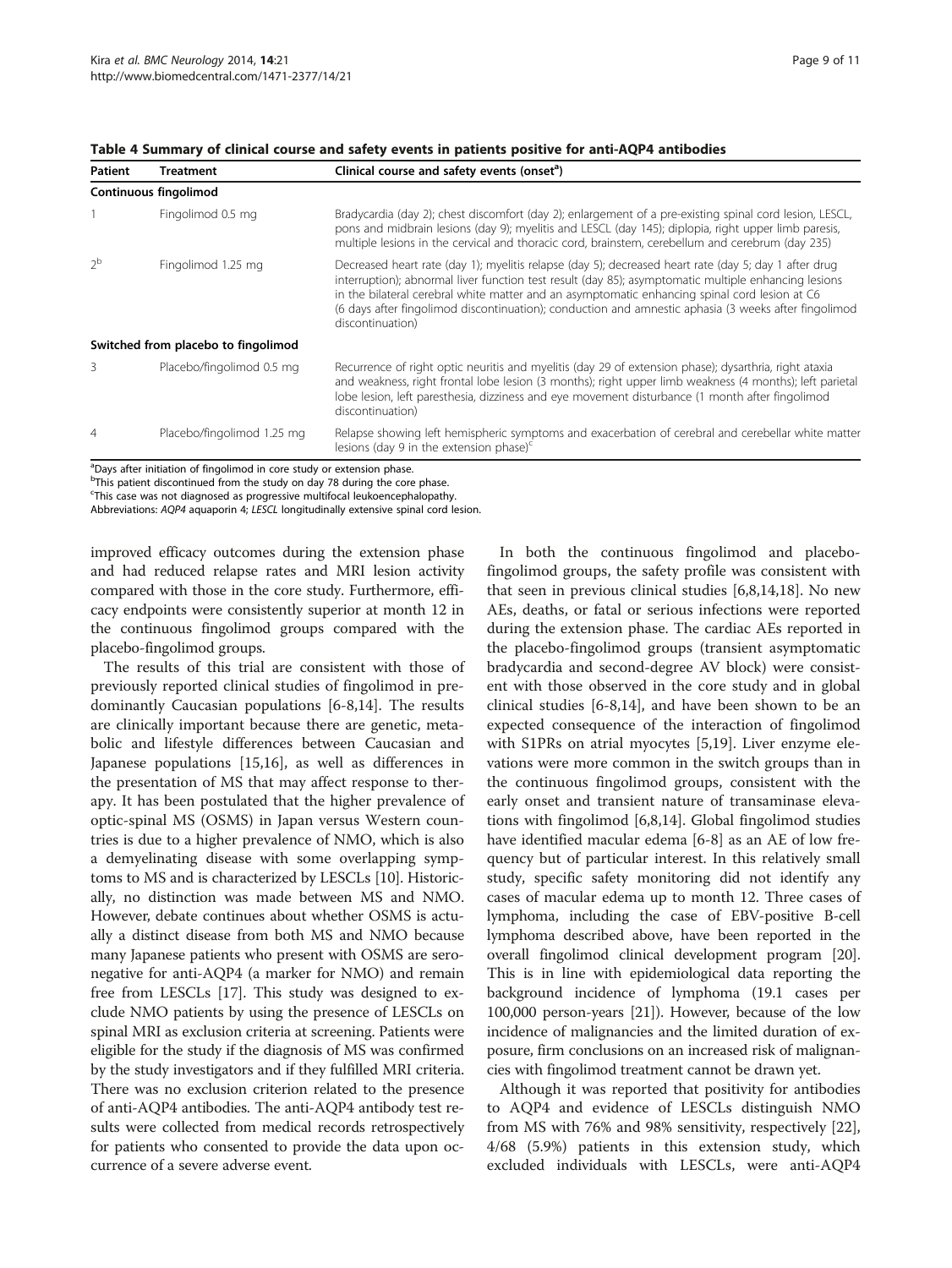<span id="page-9-0"></span>antibody-positive. It is therefore possible that not all cases of NMO were excluded. Exacerbation of NMO has been reported in Japanese patients treated with interferon beta for MS who were subsequently found to be positive for antibodies to AQP4 [\[23](#page-10-0)]. In addition, a case study of a patient who developed extensive brain lesions 14 days after initiation of fingolimod 0.5 mg in the phase 3 TRANSFORMS (Trial Assessing Injectable Interferon versus FTY720 Oral in Relapsing-Remitting Multiple Sclerosis) has been published [[24\]](#page-10-0). After this patient tested positive for anti-AQP4 antibodies, the initial diagnosis of MS was changed to NMO.

In the present study, three individuals positive for antibodies to AQP4 (patients 1, 2 and 4 from Table [4\)](#page-8-0) developed relapses very rapidly after introduction of either dose of fingolimod (2, 5 and 9 days after, respectively). This is in accordance with the time-course of exacerbation in the previous case report of NMO during fingolimod therapy [\[24](#page-10-0)]. In the core study, the proportion of relapses that occurred in the 2 weeks after study entry out of the total number of relapses was relatively low (30%, 17% and 27% for the fingolimod 1.25 mg, 0.5 mg and placebo groups, respectively). Thus, although causality cannot be established from this retrospective analysis, it may be speculated that the relapses within the first 2 weeks following fingolimod initiation in patients positive for antibodies to AQP4 represented exacerbation of disease due to the temporal sequence of events here and in the previous case report of NMO [[24\]](#page-10-0). A fourth anti-AQP4-positive patient (patient 3 from Table [4](#page-8-0)) presented with three relapses during 129 days of fingolimod therapy; however, this individual was considered to have high disease activity as indicated by additional relapses before and after fingolimod therapy. The frequent relapses during fingolimod therapy in patient 3 may also be partly attributable to exacerbation of relapse. In all anti-AQP4-positive patients, the nature of relapses developed after commencing fingolimod appeared to be similar to previous relapses (myelitis in patients 1, 2 and 3, and multifocal cerebral and cerebellar white matter lesions in patient 4). Accordingly, it is conceivable that fingolimod did not alter the nature of the disease; rather, it might have enhanced the original disease activity through an unknown mechanism. In the present study, corticosteroid pulse therapy appeared to alleviate the exacerbations that emerged after fingolimod initiation, leaving little or no residual effects (except in patient 4, who had moderate residual disability despite intravenous immunoglobulin administration in addition to steroid pulse therapy), although these observations on corticosteroid effects did not have a control for comparison. Together, the present findings suggest that caution is needed if introducing fingolimod in patients with idiopathic central nervous system demyelinating disease

with atypical MS features without testing for anti-AQP4 antibodies first.

The limitations of this observational extension study include the need to switch treatment for all patients receiving fingolimod 1.25 mg to 0.5 mg and the small sample size, which prevented meaningful statistical interpretation – while larger cohorts would be desirable, the low incidence of MS in Japan presents a significant recruitment challenge.

#### Conclusion

Continuous fingolimod treatment for MS over 12 months is associated with consistent efficacy outcomes with no deterioration in the predictable and manageable safety profile.

#### Additional file

[Additional file 1:](http://www.biomedcentral.com/content/supplementary/1471-2377-14-21-S1.pdf) Additional results, including the clinical course and safety events in patients positive for AQP4 antibodies.

#### Abbreviations

AE: Adverse event; ALT: Alanine aminotransferase; AQP4: Aquaporin-4; ARR: Annualized relapse rate; AST: Aspartate aminotransferase; AV: Atrioventricular; EBV: Epstein-Barr virus; EDSS: Expanded Disability Status Scale; Gd: Gadolinium; GGT: γ-glutamyl transferase; LESCL: Longitudinally extensive spinal cord lesion; MRI: Magnetic resonance imaging; MS: Multiple sclerosis; NMO: Neuromyelitis optica; OSMS: Optic-spinal multiple sclerosis; RRMS: Relapsing-remitting multiple sclerosis; S1PR: Sphingosine 1-phosphate receptor; TRANSFORMS: Trial Assessing Injectable Interferon versus FTY720 Oral in Relapsing-Remitting Multiple Sclerosis.

#### Competing interests

Fingolimod is under clinical development by the study sponsor, Novartis Pharma KK and Mitsubishi Tanabe Pharma Corporation, Tokyo, Japan. TK, IT, PvR and LZ-A are employees of Novartis and KN is an employee of Mitsubishi Tanabe Pharma Corporation.

#### Authors' contributions

All authors participated in the design of the study, and read and approved the final manuscript. IT led the statistical analyses. QH conducted the magnetic resonance imaging.

#### Acknowledgements

Oxford PharmaGenesis™ Ltd provided editorial assistance on behalf of Novartis. The study sponsor was involved in the study design, data interpretation, preparation and decision to submit the manuscript.

#### Author details

<sup>1</sup>Department of Neurology, Neurological Institute, Graduate School of Medical Sciences, Kyushu University, Fukuoka, Japan. <sup>2</sup>National Center Hospital, National Center of Neurology and Psychiatry, Tokyo, Japan. 3 Hokkaido Medical Center, National Hospital Organization, Sapporo, Japan. <sup>4</sup>Institute of Neurotherapeutics, Kyoto, Japan. <sup>5</sup>Novartis Pharma KK, Tokyo Japan. <sup>6</sup>Mitsubishi Tanabe Pharma Corporation, Tokyo, Japan. <sup>7</sup>Novartis Pharma AG, Basel, Switzerland. <sup>8</sup>Department of Neurology, Kyoto Min-Iren-Central Hospital, Kyoto, Japan. <sup>9</sup>Kyoto University Hospital, Kyoto, Japan.

#### Received: 18 April 2013 Accepted: 24 January 2014 Published: 29 January 2014

#### References

1. US Food and Drug Administration (FDA): FDA approves first oral drug to reduce MS relapses Sep 22. 2010. [http://www.fda.gov/NewsEvents/](http://www.fda.gov/NewsEvents/Newsroom/PressAnnouncements/ucm226755.htm) [Newsroom/PressAnnouncements/ucm226755.htm](http://www.fda.gov/NewsEvents/Newsroom/PressAnnouncements/ucm226755.htm).